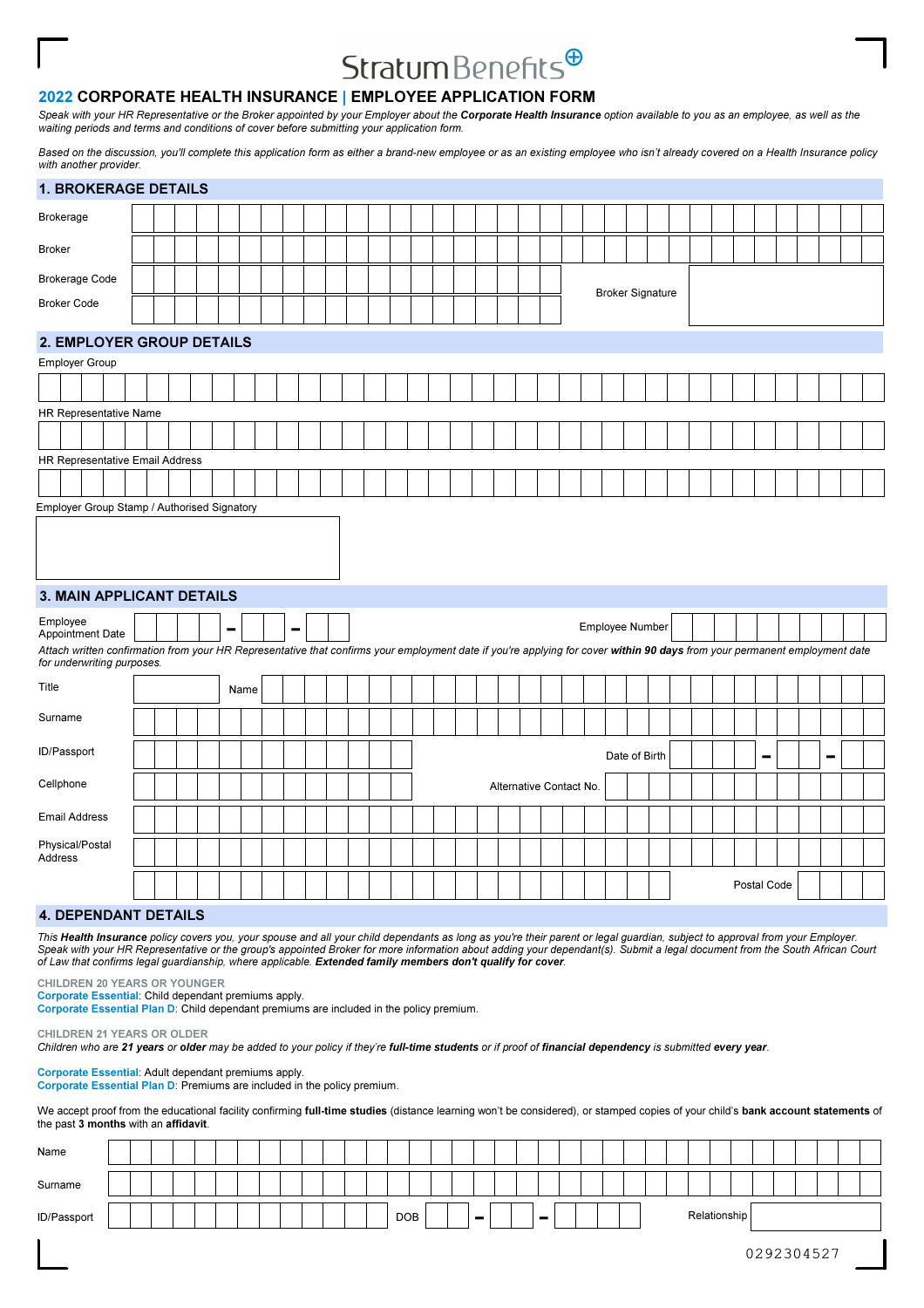# 4. DEPENDANT DETAILS [CONTINUED]

| Name        |  |  |  |  |  |  |  |            |  |                |  |                 |  |  |  |              |  |  |  |  |
|-------------|--|--|--|--|--|--|--|------------|--|----------------|--|-----------------|--|--|--|--------------|--|--|--|--|
| Surname     |  |  |  |  |  |  |  |            |  |                |  |                 |  |  |  |              |  |  |  |  |
| ID/Passport |  |  |  |  |  |  |  | <b>DOB</b> |  | $\blacksquare$ |  | $\qquad \qquad$ |  |  |  | Relationship |  |  |  |  |
| Name        |  |  |  |  |  |  |  |            |  |                |  |                 |  |  |  |              |  |  |  |  |
| Surname     |  |  |  |  |  |  |  |            |  |                |  |                 |  |  |  |              |  |  |  |  |
| ID/Passport |  |  |  |  |  |  |  | <b>DOB</b> |  | $\sim$         |  | $\sim$          |  |  |  | Relationship |  |  |  |  |
| Name        |  |  |  |  |  |  |  |            |  |                |  |                 |  |  |  |              |  |  |  |  |
| Surname     |  |  |  |  |  |  |  |            |  |                |  |                 |  |  |  |              |  |  |  |  |
| ID/Passport |  |  |  |  |  |  |  | <b>DOB</b> |  | $\sim$         |  | $\sim$          |  |  |  | Relationship |  |  |  |  |

### 5. CORPORATE HEALTH INSURANCE BENEFIT OPTIONS

Your monthly premium for the Corporate Essential options are subject to the Employer Group Quote accepted by your Employer. Speak with your HR Representative or Broker about premium details.

Premiums for the Corporate Essential Plan D options are shown below.

Select the Corporate Health Insurance benefit option available to you as part of a registered Employer Group.

| <b>CORPORATE ESSENTIAL   DAY-TO-DAY BENEFIT OPTION</b>             |                                                                                            |                           |                         |                                                                                               |
|--------------------------------------------------------------------|--------------------------------------------------------------------------------------------|---------------------------|-------------------------|-----------------------------------------------------------------------------------------------|
|                                                                    |                                                                                            | Financially dependent 21+ |                         | 20 or younger                                                                                 |
| <b>CORPORATE ESSENTIAL</b>                                         | <b>EMERGENCY &amp; ACCIDENT BENEFIT OPTION</b>                                             |                           |                         |                                                                                               |
|                                                                    |                                                                                            | Financially dependent 21+ |                         | 20 or younger                                                                                 |
|                                                                    | CORPORATE ESSENTIAL PLAN D   DAY-TO- DAY BENEFIT OPTION AND/OR ACCIDENT BENEFIT OPTION     |                           |                         |                                                                                               |
| Day-To-Day Benefit Option<br>$\bigcirc$ R 324 per policy per month | Accident Benefit Option (R 260 000 Accident Cover)<br>$\bigcirc$ R 90 per policy per month |                           |                         | Accident Benefit Option (R 1 250 000 Accident Cover)<br>$\bigcirc$ R 134 per policy per month |
|                                                                    |                                                                                            |                           | <b>COVER START DATE</b> | -                                                                                             |

## 6. WAITING PERIODS

Waiting periods are determined by the demographic profile of the Employer Group and the Employer Group Quote accepted by your Employer.

Your applicable waiting periods will be confirmed in the Certificate of Membership that you'll receive when your policy is activated.

Waiting periods don't apply to Employer Groups when it's compulsory for 20 or more employees to join.

When 20 or less employees join or when it's voluntary for employees to join, the below waiting periods may apply:

#### 1 MONTH GENERAL WAITING PERIOD

You don't have cover during this period for the Day-to-Day, Employee Wellness Assessment and Preventative Care Benefits.

| <b>9 MONTH PRE-BIRTH CONSULTATION WAITING PERIOD</b> |
|------------------------------------------------------|
| <b>12 MONTH CHRONIC MEDICATION WAITING PERIOD</b>    |
| <b>12 MONTH EYE CARE WAITING PERIOD</b>              |

#### EXCEPTION TO THE RULE

Waiting periods don't apply to the Emergency & Accident Benefit Option, Accident Benefit Option and Essential Assistance Programme (EAP).

By signing this application form, you acknowledge and accept that your policy may be subject to waiting periods.

### 7. NOMINATION OF BENEFICIARY | ACCIDENTAL DEATH BENEFIT

The Corporate Essential | Emergency & Accident Benefit Option offers an Accidental Death Benefit that covers you and your registered spouse if either one of you passes away due to an accident.

You and your registered spouse may each nominate a beneficiary who'll receive the payout benefit. If a beneficiary isn't nominated, the benefit will be paid to your respective estates. Child dependants are also covered if death is due to a motor vehicle accident. A nomination isn't required as the benefit will be paid out to the principal insured noted on the policy.

The Policy Schedule that you'll receive when your policy is activated explains the full terms and conditions of this benefit.

#### NOMINATION BY THE MAIN APPLICANT

| Title                  | Name |                                    | Surname |
|------------------------|------|------------------------------------|---------|
|                        |      |                                    |         |
| ID/Passport            |      | Relationship                       |         |
|                        |      |                                    |         |
| <b>Contact Details</b> |      | <b>Alternative Contact Details</b> |         |
|                        |      |                                    |         |
|                        |      |                                    |         |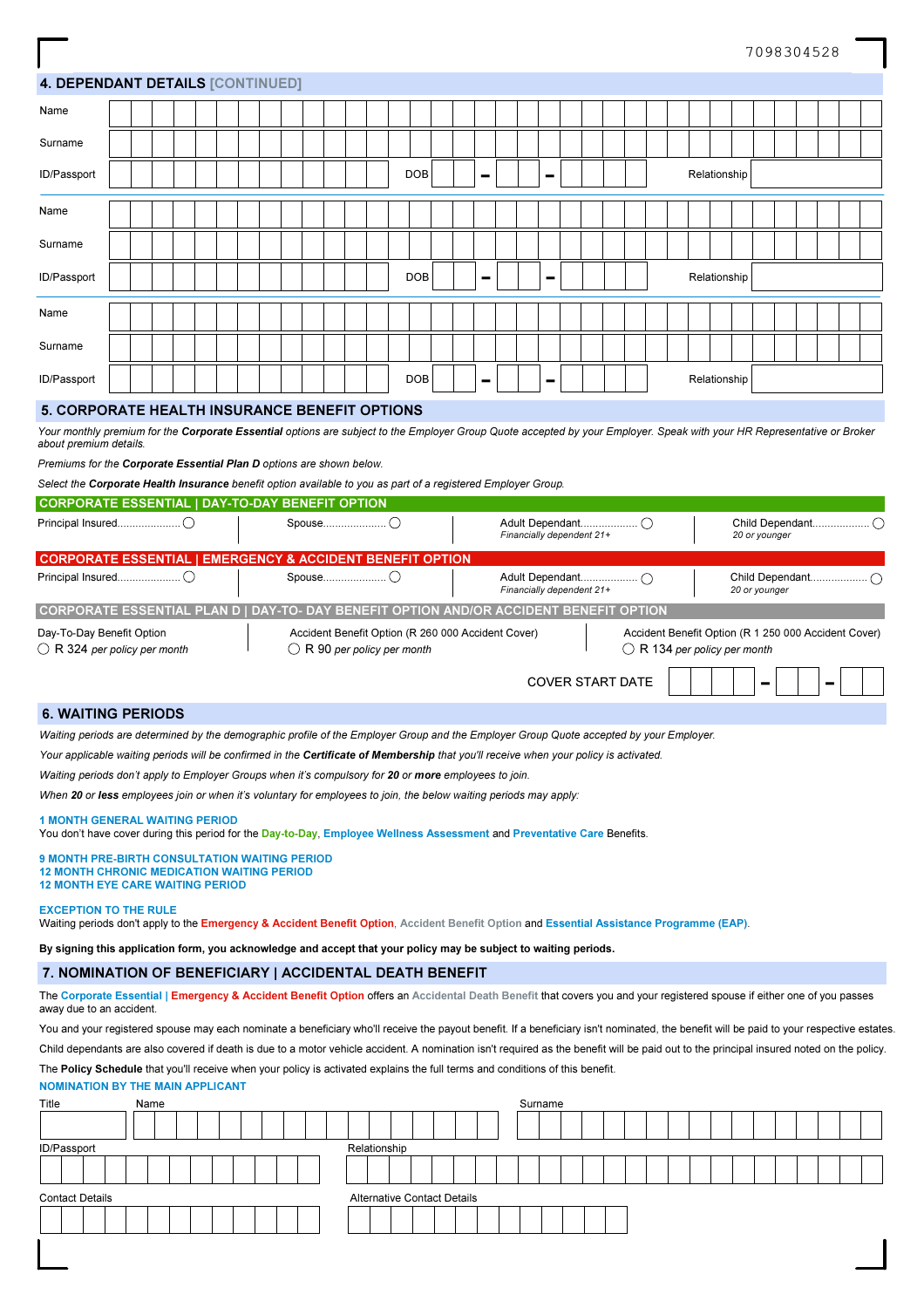# 7. NOMINATION OF BENEFICIARY | ACCIDENTAL DEATH BENEFIT [CONTINUED]

|           |                        |                                                              |                    |      |  |                    |  |  |           | <b>7. NOWINATION OF BENEFICIANT   ACCIDENTAL DEATH BENEFIT [CONTINUED]</b>                                                                                                                                                                                                                                                            |                                    |                       |                |  |           |         |                         |           |        |      |  |                       |  |  |  |                                  |  |
|-----------|------------------------|--------------------------------------------------------------|--------------------|------|--|--------------------|--|--|-----------|---------------------------------------------------------------------------------------------------------------------------------------------------------------------------------------------------------------------------------------------------------------------------------------------------------------------------------------|------------------------------------|-----------------------|----------------|--|-----------|---------|-------------------------|-----------|--------|------|--|-----------------------|--|--|--|----------------------------------|--|
|           |                        | <b>NOMINATION BY THE SPOUSE</b>                              |                    |      |  |                    |  |  |           |                                                                                                                                                                                                                                                                                                                                       |                                    |                       |                |  |           |         |                         |           |        |      |  |                       |  |  |  |                                  |  |
| Title     |                        |                                                              |                    | Name |  |                    |  |  |           |                                                                                                                                                                                                                                                                                                                                       |                                    |                       |                |  |           | Surname |                         |           |        |      |  |                       |  |  |  |                                  |  |
|           |                        |                                                              |                    |      |  |                    |  |  |           |                                                                                                                                                                                                                                                                                                                                       |                                    |                       |                |  |           |         |                         |           |        |      |  |                       |  |  |  |                                  |  |
|           | ID/Passport            |                                                              |                    |      |  |                    |  |  |           |                                                                                                                                                                                                                                                                                                                                       | Relationship                       |                       |                |  |           |         |                         |           |        |      |  |                       |  |  |  |                                  |  |
|           |                        |                                                              |                    |      |  |                    |  |  |           |                                                                                                                                                                                                                                                                                                                                       |                                    |                       |                |  |           |         |                         |           |        |      |  |                       |  |  |  |                                  |  |
|           | <b>Contact Details</b> |                                                              |                    |      |  |                    |  |  |           |                                                                                                                                                                                                                                                                                                                                       | <b>Alternative Contact Details</b> |                       |                |  |           |         |                         |           |        |      |  |                       |  |  |  |                                  |  |
|           |                        |                                                              |                    |      |  |                    |  |  |           |                                                                                                                                                                                                                                                                                                                                       |                                    |                       |                |  |           |         |                         |           |        |      |  |                       |  |  |  |                                  |  |
|           |                        |                                                              |                    |      |  |                    |  |  |           | Subject to the terms and conditions of your policy or limitations imposed by law at the time of a claim, you understand that:                                                                                                                                                                                                         |                                    |                       |                |  |           |         |                         |           |        |      |  |                       |  |  |  |                                  |  |
|           |                        |                                                              |                    |      |  |                    |  |  |           |                                                                                                                                                                                                                                                                                                                                       |                                    |                       |                |  |           |         |                         |           |        |      |  |                       |  |  |  |                                  |  |
| $\bullet$ |                        | you may nominate a beneficiary of your choice;               |                    |      |  |                    |  |  |           | the nominated beneficiary will receive proceeds payable under the Accidental Death Benefit;                                                                                                                                                                                                                                           |                                    |                       |                |  |           |         |                         |           |        |      |  |                       |  |  |  |                                  |  |
|           |                        | under the relevant law;                                      |                    |      |  |                    |  |  |           | if the beneficiary is a minor when the benefit amount is payable, the benefit amount will be paid to the minor's legal guardian, trust or any person we're authorised to pay                                                                                                                                                          |                                    |                       |                |  |           |         |                         |           |        |      |  |                       |  |  |  |                                  |  |
|           |                        |                                                              |                    |      |  |                    |  |  |           | you may amend the nomination at any time, however, nominations aren't effective until it's confirmed in writing by the Insurer; and that                                                                                                                                                                                              |                                    |                       |                |  |           |         |                         |           |        |      |  |                       |  |  |  |                                  |  |
|           |                        |                                                              |                    |      |  |                    |  |  |           | the benefit amount payable will be based on the latest valid beneficiary nomination that we've received and that the Insurer accepted.                                                                                                                                                                                                |                                    |                       |                |  |           |         |                         |           |        |      |  |                       |  |  |  |                                  |  |
|           |                        |                                                              |                    |      |  |                    |  |  |           |                                                                                                                                                                                                                                                                                                                                       |                                    |                       |                |  |           |         |                         |           |        |      |  |                       |  |  |  |                                  |  |
|           |                        | Main Applicant Signature                                     |                    |      |  |                    |  |  |           |                                                                                                                                                                                                                                                                                                                                       |                                    |                       |                |  |           |         |                         |           |        | Date |  |                       |  |  |  |                                  |  |
|           |                        |                                                              |                    |      |  |                    |  |  |           |                                                                                                                                                                                                                                                                                                                                       |                                    |                       |                |  |           |         |                         |           |        |      |  |                       |  |  |  |                                  |  |
|           |                        |                                                              |                    |      |  |                    |  |  |           |                                                                                                                                                                                                                                                                                                                                       |                                    |                       |                |  |           |         |                         |           |        |      |  |                       |  |  |  |                                  |  |
|           |                        | Spouse Applicant Signature                                   |                    |      |  |                    |  |  |           |                                                                                                                                                                                                                                                                                                                                       |                                    |                       |                |  |           |         |                         |           |        | Date |  |                       |  |  |  |                                  |  |
|           |                        |                                                              |                    |      |  |                    |  |  |           |                                                                                                                                                                                                                                                                                                                                       |                                    |                       |                |  |           |         |                         |           |        |      |  |                       |  |  |  |                                  |  |
|           |                        | 8. YOUR HEALTHCARE PROVIDER(S)                               |                    |      |  |                    |  |  |           |                                                                                                                                                                                                                                                                                                                                       |                                    |                       |                |  |           |         |                         |           |        |      |  |                       |  |  |  |                                  |  |
|           |                        |                                                              |                    |      |  |                    |  |  |           | Let us know who your doctor is so that we can contact them with an offer to join Unity Health's provider network.                                                                                                                                                                                                                     |                                    |                       |                |  |           |         |                         |           |        |      |  |                       |  |  |  |                                  |  |
| Doctor    |                        |                                                              |                    |      |  |                    |  |  |           |                                                                                                                                                                                                                                                                                                                                       |                                    |                       |                |  |           |         |                         |           |        |      |  | <b>Contact Number</b> |  |  |  |                                  |  |
|           |                        |                                                              |                    |      |  |                    |  |  |           |                                                                                                                                                                                                                                                                                                                                       |                                    |                       |                |  |           |         |                         |           |        |      |  |                       |  |  |  |                                  |  |
| Doctor    |                        |                                                              |                    |      |  |                    |  |  |           |                                                                                                                                                                                                                                                                                                                                       |                                    |                       |                |  |           |         |                         |           |        |      |  | <b>Contact Number</b> |  |  |  |                                  |  |
|           |                        |                                                              |                    |      |  |                    |  |  |           |                                                                                                                                                                                                                                                                                                                                       |                                    |                       |                |  |           |         |                         |           |        |      |  |                       |  |  |  |                                  |  |
|           |                        |                                                              |                    |      |  |                    |  |  |           |                                                                                                                                                                                                                                                                                                                                       |                                    |                       |                |  |           |         |                         |           |        |      |  |                       |  |  |  |                                  |  |
|           |                        |                                                              |                    |      |  |                    |  |  |           | 9. YOUR PAYMENT PROFILE (Please complete this section if you're paying your policy premium yourself)                                                                                                                                                                                                                                  |                                    |                       |                |  |           |         |                         |           |        |      |  |                       |  |  |  |                                  |  |
|           |                        |                                                              |                    |      |  |                    |  |  |           | By signing this section and upon acceptance of your application, you:                                                                                                                                                                                                                                                                 |                                    |                       |                |  |           |         |                         |           |        |      |  |                       |  |  |  |                                  |  |
| 1.        |                        |                                                              |                    |      |  |                    |  |  |           | understand that cover will commence after the first premium is received.                                                                                                                                                                                                                                                              |                                    |                       |                |  |           |         |                         |           |        |      |  |                       |  |  |  |                                  |  |
| 2.<br>3.  |                        |                                                              |                    |      |  |                    |  |  |           | authorise Stratum Benefits to debit your account for the policy premium that's payable in advance on the debit order date as selected.<br>authorise Stratum Benefits to accept this debit order authority as a payment instruction issued by the account holder.                                                                      |                                    |                       |                |  |           |         |                         |           |        |      |  |                       |  |  |  |                                  |  |
| 4.<br>5.  |                        |                                                              |                    |      |  |                    |  |  |           | accept that depending on the selected debit order date a double or triple debit may be incurred.<br>agree that this debit order authority will remain in force until cancelled in writing by the principal insured person, by Stratum Benefits if premiums aren't received for two                                                    |                                    |                       |                |  |           |         |                         |           |        |      |  |                       |  |  |  |                                  |  |
|           |                        |                                                              |                    |      |  |                    |  |  |           | consecutive months, if the account being debited is closed, the account holder is deceased or if authority to debit isn't granted.                                                                                                                                                                                                    |                                    |                       |                |  |           |         |                         |           |        |      |  |                       |  |  |  |                                  |  |
| 6.<br>7.  |                        |                                                              |                    |      |  |                    |  |  |           | understand that this debit order authority may only be assigned to a third party if this contract is also assigned to a third party.<br>understand that if your payment date falls on a Sunday, or recognised South African public holiday, the debit order date will default to the next working day.                                |                                    |                       |                |  |           |         |                         |           |        |      |  |                       |  |  |  |                                  |  |
| 8.<br>9.  |                        |                                                              |                    |      |  |                    |  |  |           | accept that if the premium from a previous debit order deduction is returned, a R 25 admin fee will be added to the next premium deduction.<br>accept that your premium may be adjusted during an annual renewal, or due to benefit restructuring necessitated by legislation, with one month's written notice and subject            |                                    |                       |                |  |           |         |                         |           |        |      |  |                       |  |  |  |                                  |  |
|           |                        |                                                              |                    |      |  |                    |  |  |           | to your right of cancellation of cover, the debit order authority will extend to the adjusted premium.                                                                                                                                                                                                                                |                                    |                       |                |  |           |         |                         |           |        |      |  |                       |  |  |  |                                  |  |
|           |                        |                                                              |                    |      |  |                    |  |  |           | 10. understand that your debit order deductions will be processed through a computerised system provided by the South African Banks. Details of each debit order deduction<br>will be displayed on your bank statement with the reference prefix "STRATUM", followed by an 8 digit number ending with "NETCASH".                      |                                    |                       |                |  |           |         |                         |           |        |      |  |                       |  |  |  |                                  |  |
|           |                        |                                                              |                    |      |  |                    |  |  |           | 11. accept that given the debit order authority granted by you, it's your responsibility to ensure that premiums are collected in order to remain covered.<br>12. accept that you'll not be entitled to any refund of amounts that have been deducted while this debit order authority is in force, if such amounts were legally due. |                                    |                       |                |  |           |         |                         |           |        |      |  |                       |  |  |  |                                  |  |
|           |                        | 13. understand that the product premium is inclusive of VAT. |                    |      |  |                    |  |  |           |                                                                                                                                                                                                                                                                                                                                       |                                    |                       |                |  |           |         |                         |           |        |      |  |                       |  |  |  |                                  |  |
| Bank      |                        |                                                              |                    |      |  |                    |  |  |           |                                                                                                                                                                                                                                                                                                                                       |                                    | <b>Account Number</b> |                |  |           |         |                         |           |        |      |  |                       |  |  |  |                                  |  |
|           |                        |                                                              |                    |      |  |                    |  |  |           |                                                                                                                                                                                                                                                                                                                                       |                                    |                       |                |  |           |         |                         |           |        |      |  |                       |  |  |  |                                  |  |
|           | <b>Account Holder</b>  |                                                              |                    |      |  |                    |  |  |           |                                                                                                                                                                                                                                                                                                                                       |                                    |                       |                |  |           |         |                         |           |        |      |  |                       |  |  |  |                                  |  |
|           | <b>Account Type</b>    |                                                              |                    |      |  | Term               |  |  |           |                                                                                                                                                                                                                                                                                                                                       | Debit Order Date                   |                       |                |  |           |         |                         |           |        |      |  |                       |  |  |  |                                  |  |
|           | $\bigcirc$ Cheque      |                                                              | $\bigcirc$ Savings |      |  | $\bigcirc$ Monthly |  |  | () Annual | () 1st                                                                                                                                                                                                                                                                                                                                |                                    | () 4th                | $\bigcirc$ 7th |  | $()$ 15th |         |                         | $()$ 20th | ()25th |      |  | $\bigcirc$ 28th       |  |  |  | $\bigcirc$ Last day of the month |  |
|           | Optional               |                                                              |                    |      |  |                    |  |  |           |                                                                                                                                                                                                                                                                                                                                       |                                    |                       |                |  |           |         |                         |           |        |      |  |                       |  |  |  |                                  |  |
|           |                        | Professional Fee<br>(Increments of R10)                      |                    |      |  |                    |  |  |           | Product Premium R                                                                                                                                                                                                                                                                                                                     |                                    |                       |                |  |           |         | Total Monthly Premium R |           |        |      |  |                       |  |  |  |                                  |  |
|           |                        |                                                              |                    |      |  |                    |  |  |           |                                                                                                                                                                                                                                                                                                                                       |                                    |                       |                |  |           |         |                         |           |        |      |  |                       |  |  |  |                                  |  |
|           |                        | <b>Account Holder Signature</b>                              |                    |      |  |                    |  |  |           |                                                                                                                                                                                                                                                                                                                                       |                                    |                       |                |  |           |         |                         |           |        |      |  |                       |  |  |  |                                  |  |
|           |                        |                                                              |                    |      |  |                    |  |  |           |                                                                                                                                                                                                                                                                                                                                       |                                    |                       |                |  |           |         |                         |           |        |      |  |                       |  |  |  |                                  |  |
|           |                        |                                                              |                    |      |  |                    |  |  |           |                                                                                                                                                                                                                                                                                                                                       |                                    |                       |                |  |           |         |                         |           |        |      |  |                       |  |  |  |                                  |  |
|           |                        |                                                              |                    |      |  |                    |  |  |           |                                                                                                                                                                                                                                                                                                                                       |                                    |                       |                |  |           |         |                         |           |        |      |  |                       |  |  |  |                                  |  |
|           |                        |                                                              |                    |      |  |                    |  |  |           |                                                                                                                                                                                                                                                                                                                                       |                                    |                       |                |  |           |         |                         |           |        |      |  |                       |  |  |  |                                  |  |